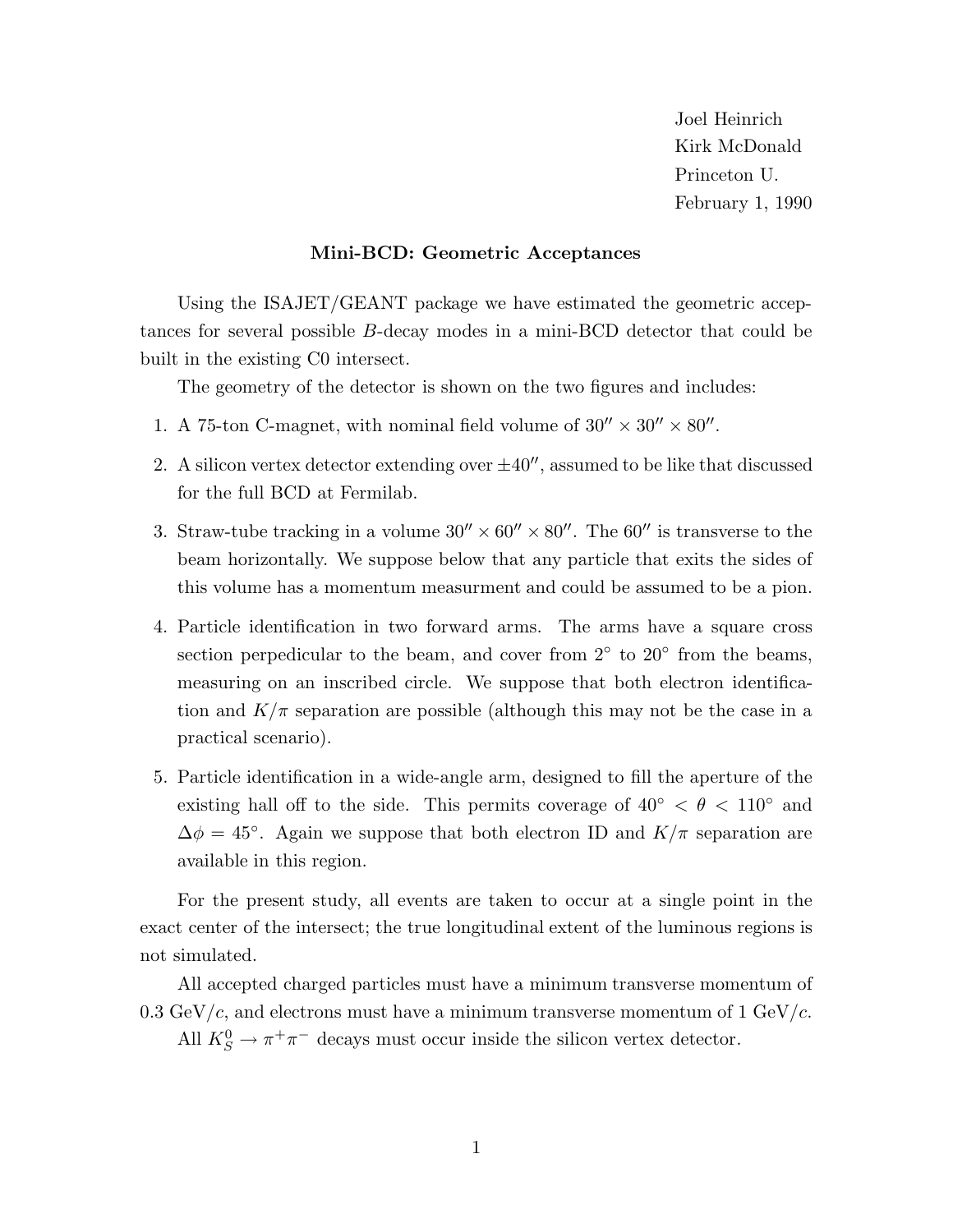We considered B-decays relevant to three physics topics:

- 1. Studies of individual decay modes  $\Rightarrow$  differential cross sections for B production, and measurment of branching fractions.
- 2. Studies of  $B_s$ - $\bar{B}_s$  mixing. If this could be observed in a hadron collider before an  $e^+e^-$  collider, it would be complete vindication of the use of a hadron collider. But, as we will see, it is very difficult.
- 3. Studies of CP violation. We will conclude that the mini-BCD is not a CPviolation experiment.

### **1. Individual** B**-Decay Modes**

We first list some branching ratios of various daughters of B mesons to allcharged final states:

 $D^{*0} \to D^- \pi +$  and  $D_s^{*+} \to D_s^+ \pi^0$  are forbidden by conservation of energy!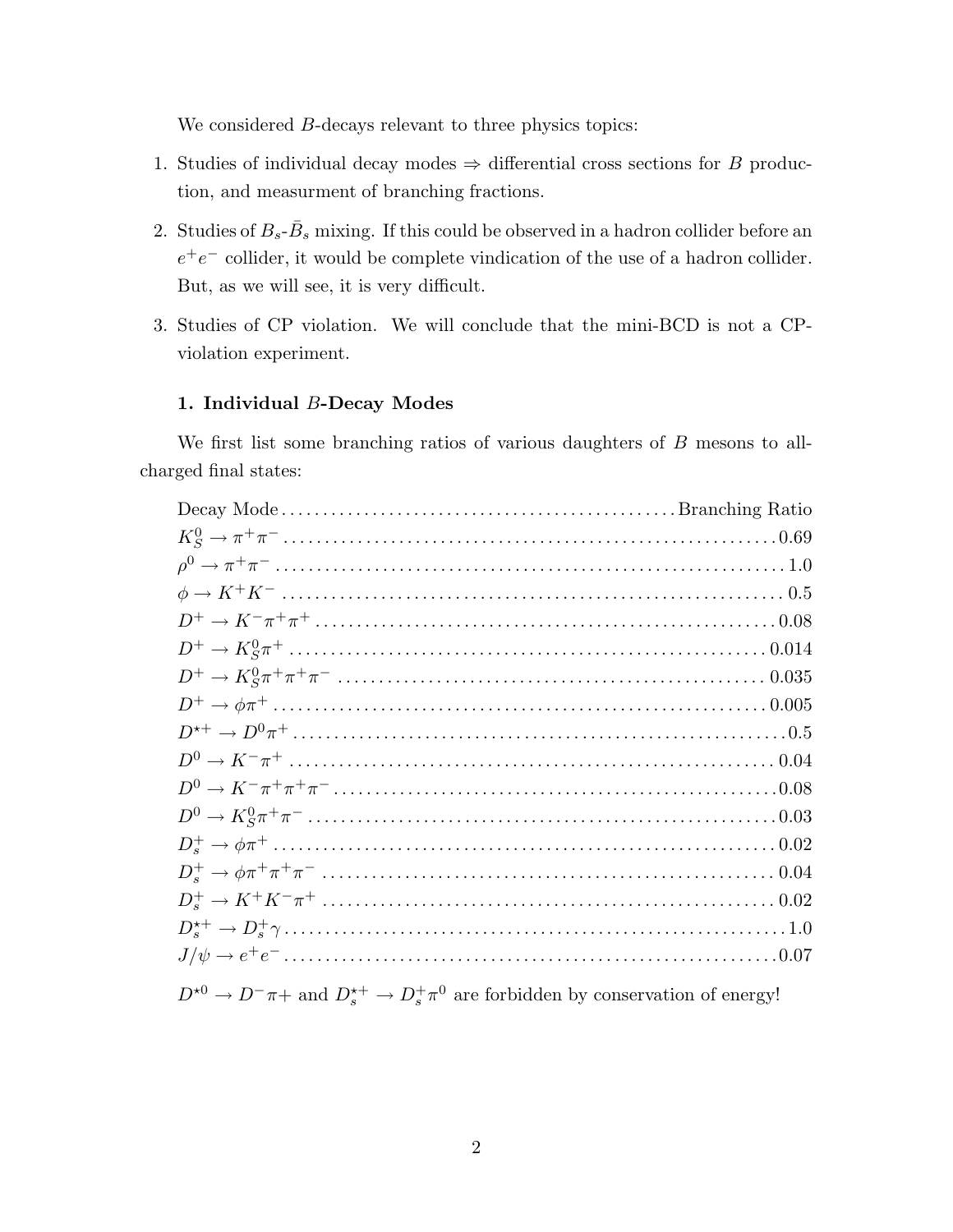The branching fractions we used for various  $\cal B$  decays are: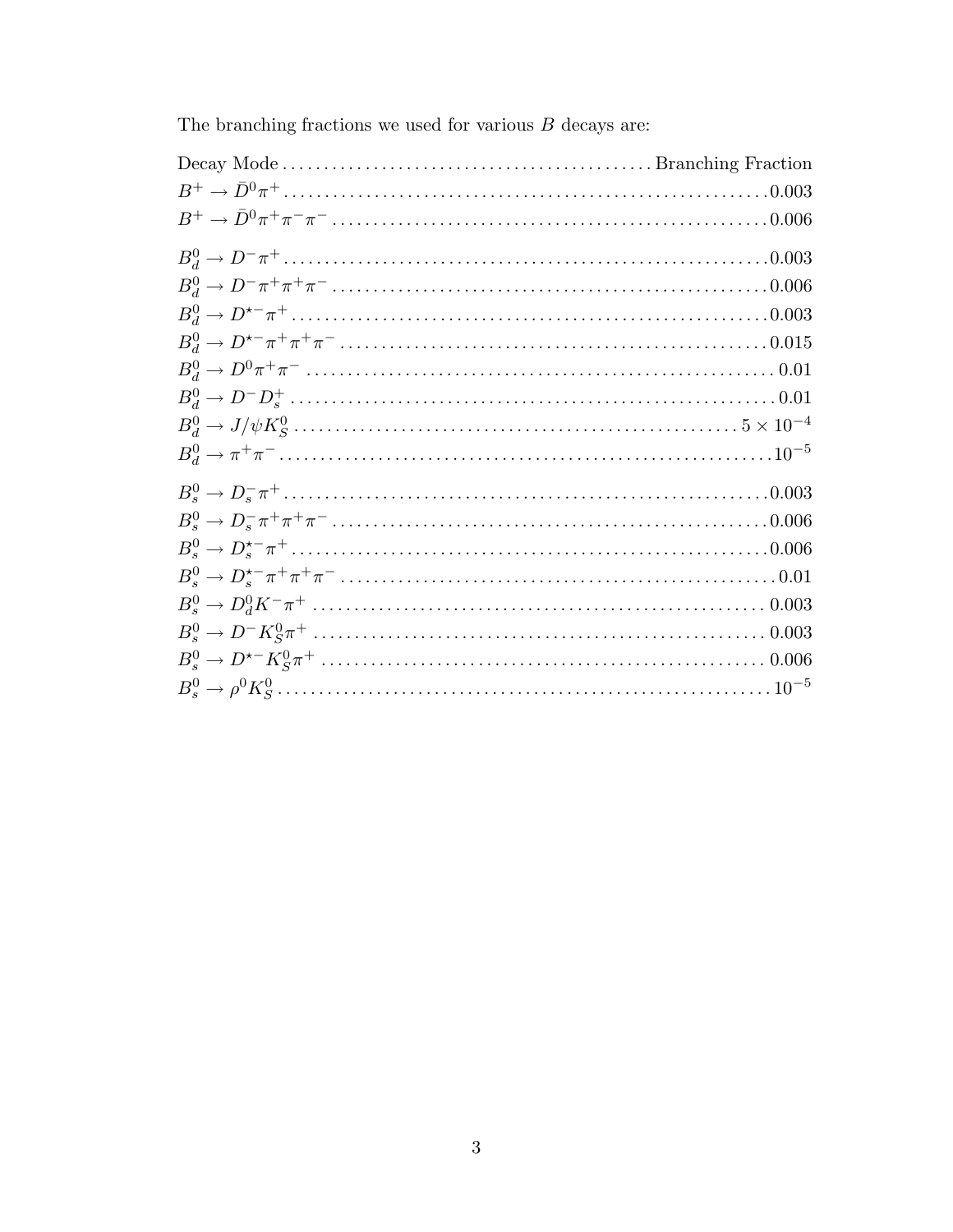| Decay                                      | <b>Branching</b> | Daughters                                                            | Total                | Geometric  |
|--------------------------------------------|------------------|----------------------------------------------------------------------|----------------------|------------|
| Mode                                       | Fraction         |                                                                      | <b>Branching</b>     | Acceptance |
|                                            |                  |                                                                      | Fraction             |            |
| $B^+\to \bar{D}^0\pi^+$                    | 0.003            | $K^+\pi^+\pi^-$                                                      | $1.2 \times 10^{-4}$ | 0.23       |
| $\bar{D}^0 \rightarrow K^+\pi^-$           | 0.04             |                                                                      |                      |            |
| $B^+\to \bar{D}^0\pi^+\pi+\pi^-$           | 0.006            | $K^+\pi^+\pi^+\pi^-\pi^-$                                            | $2.4 \times 10^{-4}$ | 0.12       |
| $\bar{D}^0 \rightarrow K^+\pi^-$           | 0.04             |                                                                      |                      |            |
| $B^+\to \bar{D}^0\pi^+\pi^+\pi^-$          | 0.006            | $K^+\pi^+\pi^+\pi^+\pi^-\pi^-\pi^-$                                  | $4.8 \times 10^{-4}$ | 0.03       |
| $\bar{D}^0 \rightarrow K^+\pi^-\pi^+\pi^-$ | 0.08             |                                                                      |                      |            |
| $B_d^0 \to D^- \pi^+$                      | 0.003            | $K^+\pi^+\pi^-\pi^-$                                                 | $2.4 \times 10^{-4}$ | 0.14       |
| $D^- \rightarrow K^+\pi^-\pi^-$            | 0.08             |                                                                      |                      |            |
| $B_d^0 \to J/\psi K_S^0$                   | $5\times10^{-4}$ | $e^+e^-\pi^+\pi^-$                                                   | $2.5 \times 10^{-5}$ | 0.06       |
| $J/\psi \rightarrow e^+e^-$                | 0.07             |                                                                      |                      |            |
| $K_S^0 \rightarrow \pi^+\pi^-$             | 0.69             |                                                                      |                      |            |
| $B_s^0 \rightarrow D_s^- \pi^+$            | 0.003            | $K^+K^-\pi^+\pi^-$                                                   | $3 \times 10^{-5}$   | 0.19       |
| $D_s^- \rightarrow \phi \pi^-$             | 0.02             |                                                                      |                      |            |
| $\phi \rightarrow K^+ K^-$                 | 0.5              |                                                                      |                      |            |
| $B_s^0 \to D_s^- \pi^+ \pi^+ \pi^-$        | 0.006            | $K^+K^-\pi^+\pi^+\pi^-\pi^-$                                         | $6 \times 10^{-5}$   | 0.09       |
| $D_{s}^{-} \rightarrow \phi \pi^{-}$       | 0.02             |                                                                      |                      |            |
| $\phi \rightarrow K^+ K^-$                 | 0.5              |                                                                      |                      |            |
| $B_s^0 \to D_s^- \pi^+ \pi^+ \pi^-$        | 0.006            | $K^+K^-\pi^+\pi^+\pi^+\pi^-\pi^-\pi^-$ 1.2 $\times$ 10 <sup>-4</sup> |                      | 0.02       |
| $D_s^- \to \phi \pi^+ \pi^- \pi^-$         | 0.04             |                                                                      |                      |            |
| $\phi \rightarrow K^+ K^-$                 | 0.5              |                                                                      |                      |            |
| $B_s^0 \to D_s^{\star -} \pi^+$            | 0.006            | $K^+K^-\pi^+\pi^-\gamma$                                             | $6 \times 10^{-5}$   | 0.07       |
| $D_{s}^{\star-}\to D_{s}^{-}\gamma$        | 1.0              |                                                                      |                      |            |
| $D_{s}^{-} \rightarrow \phi \pi^{-}$       | 0.02             |                                                                      |                      |            |
| $\phi \rightarrow K^+ K^-$                 | 0.5              |                                                                      |                      |            |
| $B_s^0 \to D_s^{\star -} \pi^+$            | 0.006            | $K^+K^-\pi^+\pi^-(\gamma)$                                           | $6 \times 10^{-5}$   | 0.19       |
| $D_s^{\star-}\to D_s^-\gamma$              | 1.0              |                                                                      |                      |            |
| $D_{s}^{-} \rightarrow \phi \pi^{-}$       | 0.02             |                                                                      |                      |            |
| $\phi \rightarrow K^+ K^-$                 | 0.5              |                                                                      |                      |            |

We then calculated the following  $B$ -decays. The acceptance is almost entirely in the two forward arms. Just divide by 2 to get the acceptance in a single forward arm.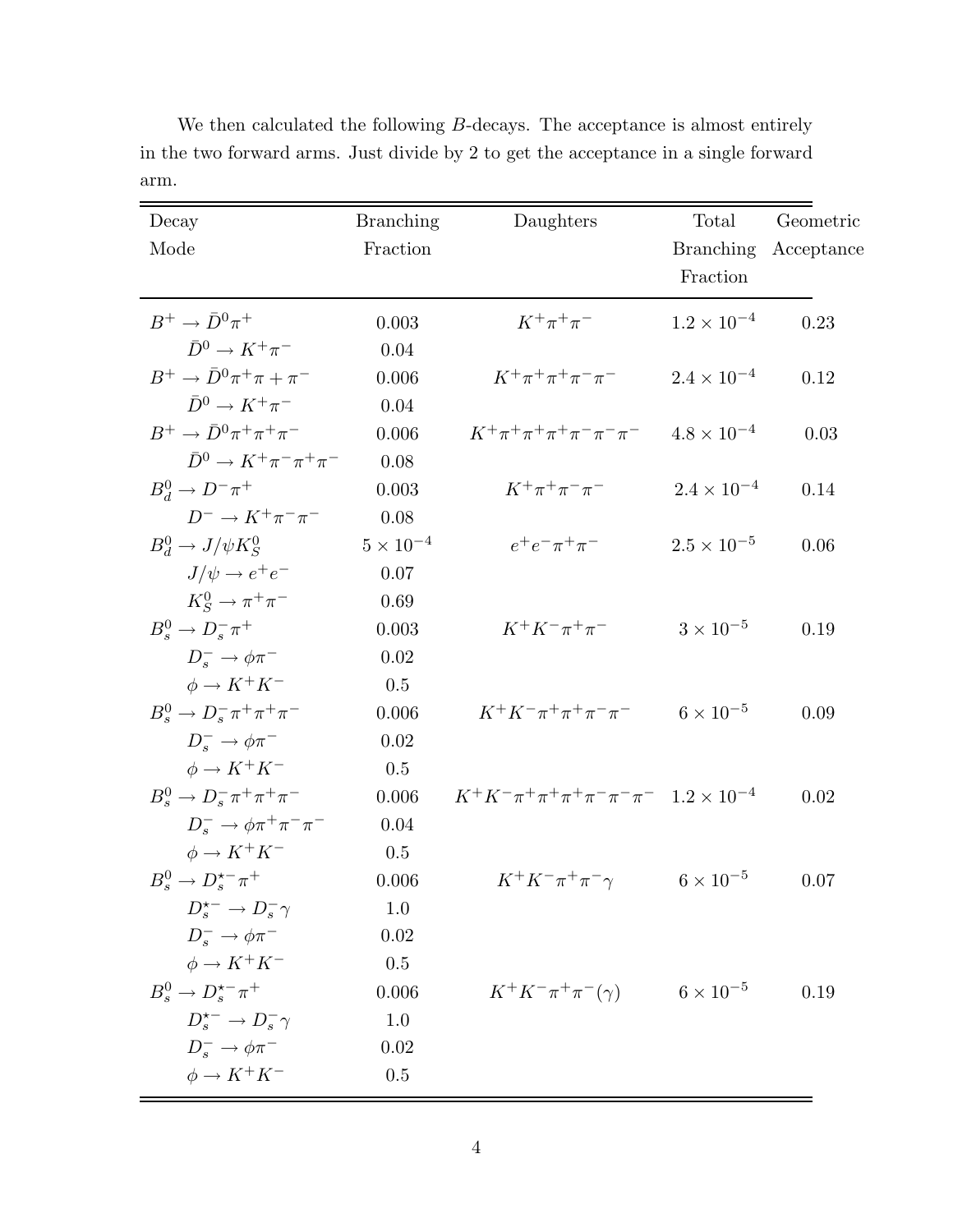## **Rate Estimate for**  $B^{\pm} \to D^0 \pi^{\pm}$

This is a typical B-decay to an all-charged final state that has a large branching fraction. Such decays would be used for cross-section studies.

• Luminosity...................................................10<sup>31</sup> cm<sup>2</sup>sec−<sup>1</sup>. • Standard running year of  $10^7 \text{ sec} \Rightarrow \dots \dots \dots \dots \dots \dots \dots \dots \dots \dots 100 \text{ pb}^{-1}/\text{year}.$ • <sup>σ</sup>BB¯ = 45 <sup>μ</sup>b at TEV I <sup>⇒</sup> ......................... <sup>4</sup>.<sup>5</sup> <sup>×</sup> <sup>10</sup><sup>9</sup> <sup>B</sup>-B¯ pairs/year. • 3/4 <sup>B</sup><sup>+</sup> or <sup>B</sup>¯<sup>−</sup> per <sup>B</sup>-B¯ pair <sup>⇒</sup> ........................... <sup>3</sup>.<sup>4</sup> <sup>×</sup> <sup>10</sup><sup>9</sup> <sup>B</sup><sup>0</sup>/year. • B.R. for  $B^+ \to D^0 \pi^+$ ;  $D^0 \to K^+ \pi^-$ :  $(0.003)(0.04) = 1.2 \times 10^{-4} \Rightarrow \dots \dots \dots \dots \dots \dots 4 \times 10^5 B^+ \rightarrow K^+ \pi^+ \pi^-$ /year. • Geometric acceptance for  $B^{\pm} \to K^{\pm} \pi^+ \pi^-$  is 0.23; Vertex and tracking efficiency ∼ 0.33 <sup>⇒</sup> ............................... 31,000 reconstructed <sup>B</sup><sup>±</sup> <sup>→</sup> <sup>K</sup>±π<sup>+</sup>π−/year.

This estimate assumes that the trigger efficiency is 100%!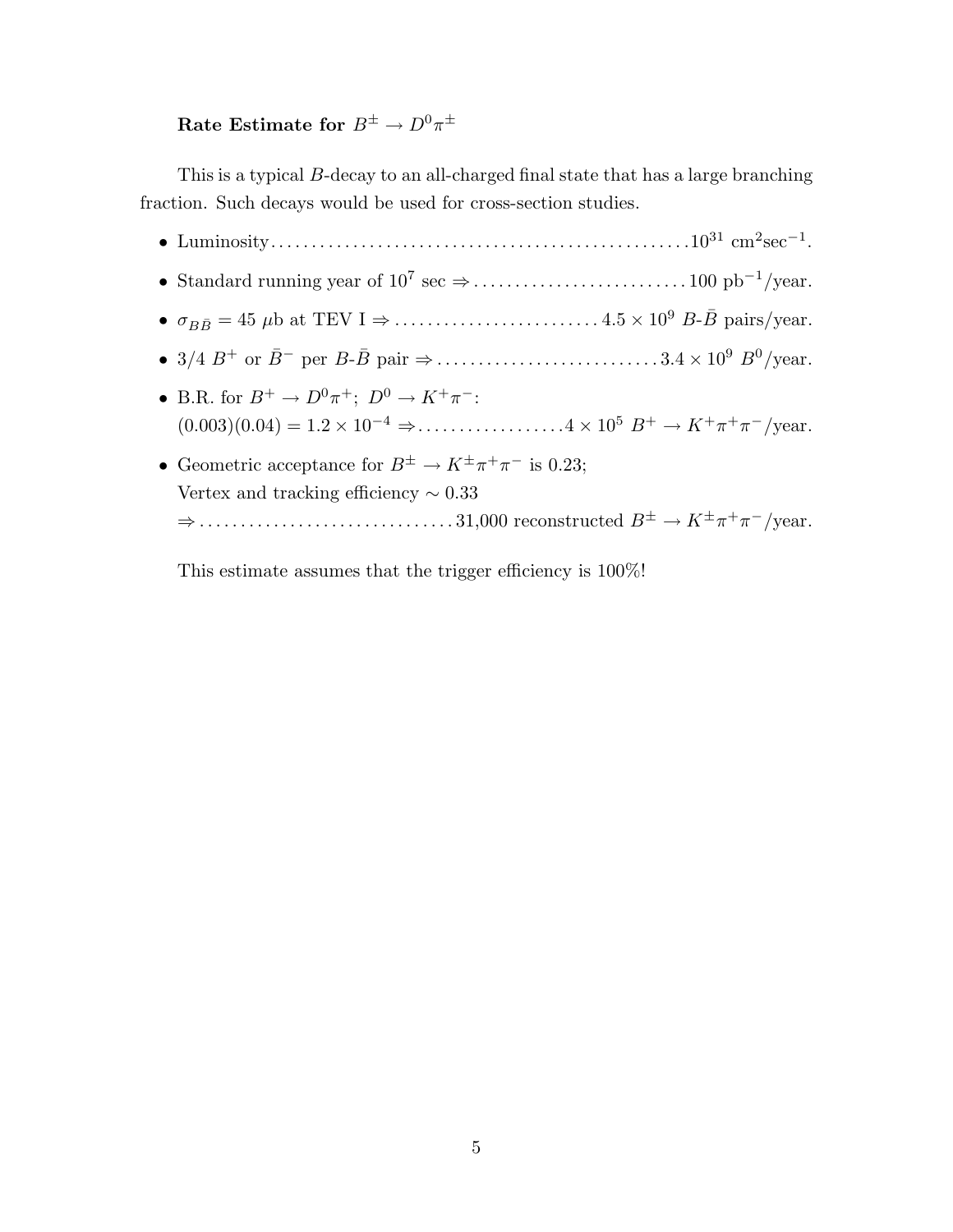#### **2. Trigger**

Even if we don't need to tag the reconstructed  $B$ , we still need a trigger for the event. We have often discussed using an electron trigger, based on decays such as  $B^0 \to D^{\star -} e^+ \nu$ . We optimistically suppose that the electron can be used if its transverse momentum is greater than  $1 \text{ GeV}/c$ .

The charged tracks that might be detected are then  $K^+\pi^-\pi^-e^+$ . The  $\pi^-$  from the  $D^*$  decay is extremely soft and hard to detect. Hence we may want to use a trigger that requires only 0, 1, or 2 charged tracks along with the e. For the present example we found the following acceptances:

There is a correlation between the two  $B$ 's in an event such that the acceptance for both B's together is about 1.5 times the product of the acceptance for each B alone.

But when we note that only about  $10\%$  of the B's decay (directly) to an electron, and that the vertexing efficiency will be at best about 50%, the electron trigger efficiency is only about 1.5% (for the case of  $e + 1$  other).

This has led many to consider a possible secondary-vertex trigger. For this the luminosity would be kept to about  $10^{30}$  so that every event could be fed to a processor farm to make the vertex calculation. Peter Schlein estimates that a vertex trigger is good for about a factor of 50 in rejection of minimum-bias events.

We reconsidered most of the B-decay chains in the table above, supposing that if we found all but one of the charged tracks matching to a secondary vertex, this would be sufficient for a trigger. The geometric acceptance was then about 50% for many modes. If the vertexing efficiency were also 50%, then a vertex trigger might have about 25% efficiency. As this is more than 10 times the efficiency of the electron trigger, it might pay to run at a lower luminosity where the vertex trigger could operate.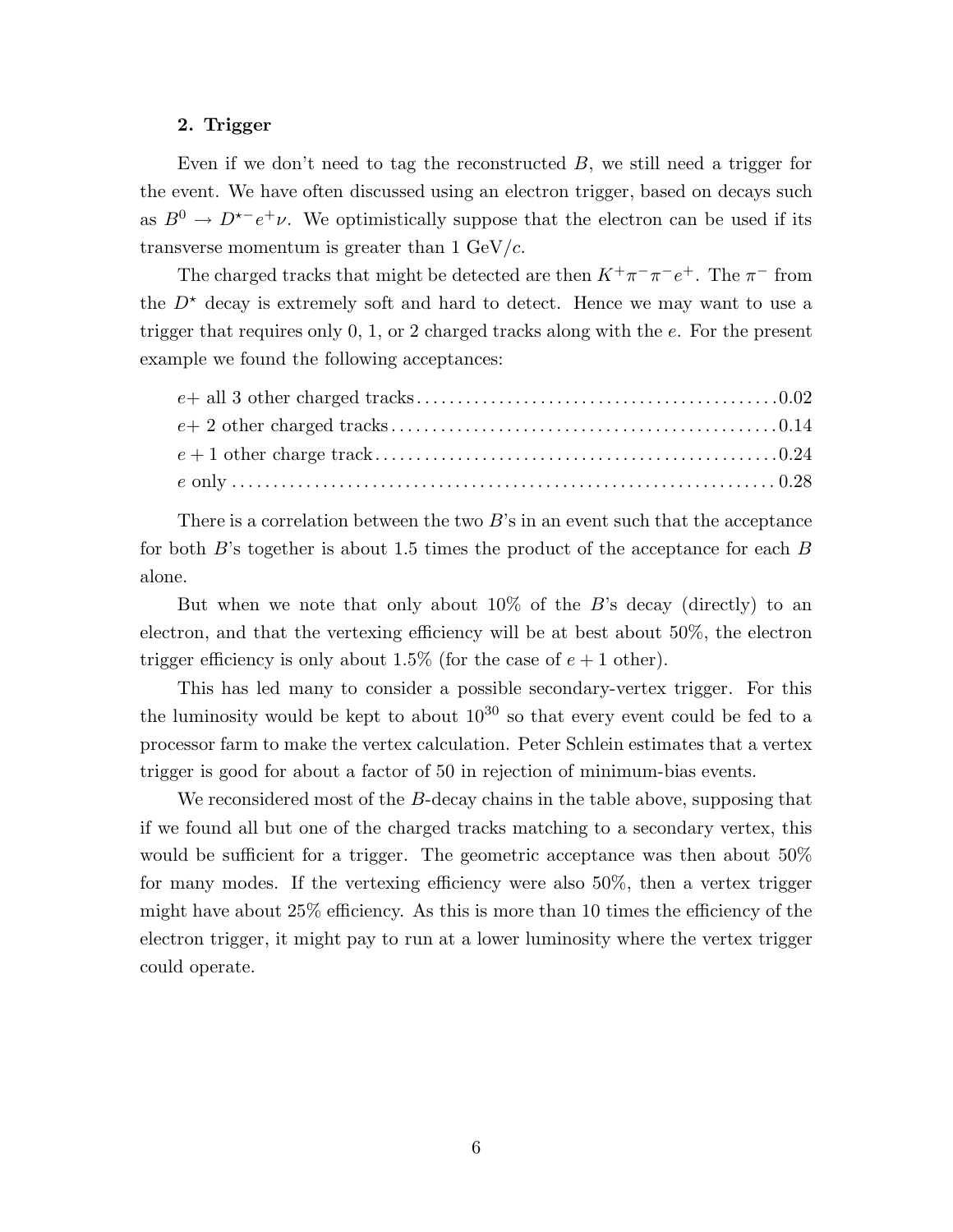## **3.** Rate Estimate for  $B_s^0$ - $\bar{B}_s^0$  Mixing Study

We identify the  $B_s^0$  via the decay chains  $B_s^0 \rightarrow D_s^- \pi^+ (\pi^+ \pi^-); D_s^- \rightarrow$  $\phi \pi^{-}(\pi^{+}\pi^{-}); \phi \to K^{+}K^{-}$ . A tag on the second B is required to determine whether the first  $B$  was initially a  $B^0$  or a  $\bar{B}^0$ .

- Luminosity...................................................10<sup>31</sup> cm<sup>2</sup>sec−<sup>1</sup>.
- Standard running year of 10<sup>7</sup> sec <sup>⇒</sup>.......................... 100 pb−<sup>1</sup>/year.
- <sup>σ</sup>BB¯ = 45 <sup>μ</sup>b at TEV I <sup>⇒</sup> ......................... <sup>4</sup>.<sup>5</sup> <sup>×</sup> <sup>10</sup><sup>9</sup> <sup>B</sup>-B¯ pairs/year.
- 1/2 <sup>B</sup><sup>0</sup> <sup>s</sup> or B¯<sup>0</sup> <sup>s</sup> per <sup>B</sup>-B¯ pair <sup>⇒</sup>........................... <sup>2</sup>.<sup>25</sup> <sup>×</sup> <sup>10</sup><sup>9</sup> <sup>B</sup><sup>0</sup>/year.
- B.R. for  $B_s^0 \to D_s^- \pi^+ (\pi^+ \pi^-); D_s^- \to \phi \pi^- (\pi^+ \pi^-); \phi \to K^+ K^-$ :  $\sim (0.01)(0.05)(0.5) = 2.4 \times 10^{-4}$ <sup>⇒</sup> ........................ <sup>5</sup>.<sup>6</sup> <sup>×</sup> <sup>10</sup><sup>5</sup> <sup>B</sup><sup>0</sup> <sup>s</sup> <sup>→</sup> <sup>K</sup><sup>+</sup>K−π<sup>+</sup>π−(π<sup>+</sup>π−)(π<sup>+</sup>π−)/year.
- Geometric acceptance for  $B_s^0 \to K^+ K^- \pi^+ \pi^- (\pi^+ \pi^-) (\pi^+ \pi^-)$  is 0.1; Vertex and tracking efficiency ∼ 0.33  $\Rightarrow$  .............. 18,500 reconstructed  $B_s^0 \to K^+K^-\pi^+\pi^-(\pi^+\pi^-)(\pi^+\pi^-)/\text{year}.$
- For the mixing analysis analysis we need a tag on the second B. Use the decays  $B \to e\nu X$ .

The overall tagging efficiency is

- (0.25 geometric acceptance)
- $\cdot$ (0.1 branching fraction)
- $\cdot$ (0.5 vertex and tracking efficiency)

 $\cdot$ (0.33 dilution factor for mixing of the neutral B's in the tagging sample)  $= 0.004$ 

 $\Rightarrow$  .......... 74 tagged, reconstructed  $B_s^0 \to K^+K^-\pi^+\pi^-(\pi^+\pi^-)(\pi^+\pi^-)/\text{year}.$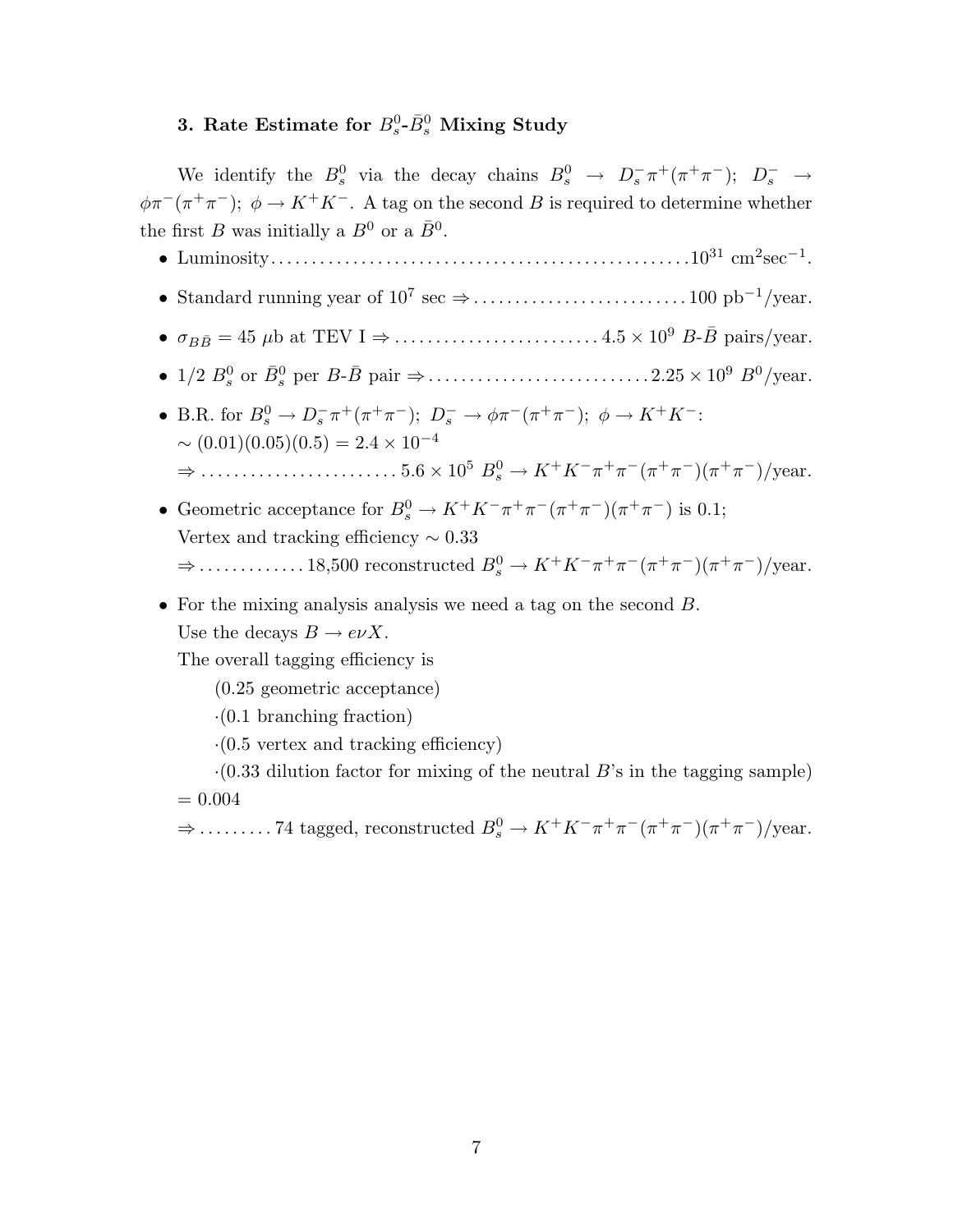# 4. Rate Estimate for CP-Violation Study of  $B^0_d \rightarrow J/\psi K^0_S$

The decay  $B_d^0 \to J/\psi K_S^0$  is the typical example of one in which the final state is a CP-eigenstate and has a very clear experimental signature. The rate asymmetry for this decay from  $B^0$  compared to  $\bar{B}^0$  is expected in the range 0.05-0.3. A tag on the second B is required to determine whether the first B was a  $B^0$  or a  $\bar{B}^0$ .

- Luminosity...................................................10<sup>31</sup> cm<sup>2</sup>sec−<sup>1</sup>.
- Standard running year of  $10^7 \text{ sec} \Rightarrow \dots \dots \dots \dots \dots \dots \dots \dots \dots 100 \text{ pb}^{-1}/\text{year}.$
- <sup>σ</sup>BB¯ = 45 <sup>μ</sup>b at TEV I <sup>⇒</sup> ......................... <sup>4</sup>.<sup>5</sup> <sup>×</sup> <sup>10</sup><sup>9</sup> <sup>B</sup>-B¯ pairs/year.
- 3/4 <sup>B</sup><sup>0</sup> <sup>d</sup> or B¯<sup>0</sup> <sup>d</sup> per <sup>B</sup>-B¯ pair <sup>⇒</sup> ............................ <sup>3</sup>.<sup>4</sup> <sup>×</sup> <sup>10</sup><sup>9</sup> <sup>B</sup><sup>0</sup>/year.
- B.R. for  $B^0 \to J/\psi K^0_S$ ;  $J/\psi \to e^+e^-$ ;  $K^0_S \to \pi^+\pi^-$ :  $(5 \times 10^{-4})(0.07)(0.69) = 2.4 \times 10^{-5} \Rightarrow \dots \dots \cdot 8 \times 10^{4} B^{0} \rightarrow e^{+} e^{-} \pi^{+} \pi^{-}$ /year.
- Geometric acceptance for  $B^0 \to e^+e^-\pi^+\pi^-$  is 0.06; Vertex and tracking efficiency  $\sim 0.33$ <sup>⇒</sup>................................ 1600 reconstructed <sup>B</sup><sup>0</sup> <sup>→</sup> <sup>e</sup><sup>+</sup>e−π<sup>+</sup>π−/year.
- For a CP-violation analysis we need a tag on the second B. Use the decays  $B \to e\nu X$ .

The overall tagging efficiency is

- (0.25 geometric acceptance)
- ·(0.1 branching fraction)
- $\cdot$ (0.5 vertex and tracking efficiency)

 $\cdot$ (0.33 dilution factor for mixing of the neutral B's in the tagging sample)  $= 0.004$ 

<sup>⇒</sup> ........................... 6 tagged, reconstructed <sup>B</sup><sup>0</sup> <sup>→</sup> <sup>e</sup><sup>+</sup>e−π<sup>+</sup>π−/year.

Possible improvement factors:

- Main Ring Upgrade ⇒.....................................×5 in luminosity.
- Full BCD (new collision hall) ⇒.......................... ×10 in acceptance.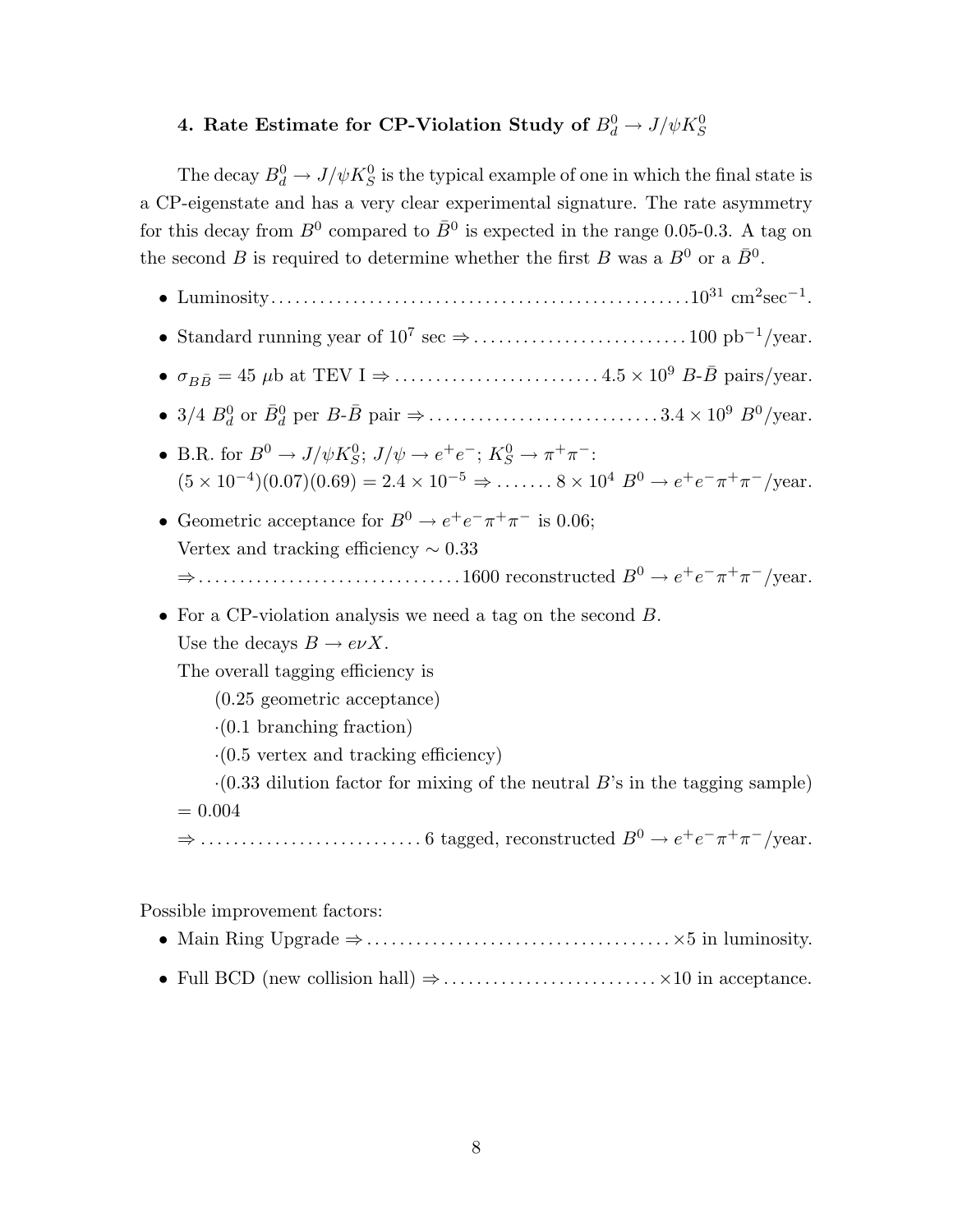## **Mini-BCD: Channel Count and Cost Estimates**

| - 75 tons of steel $\textcircled{3}$ \$2k per ton = \$150k<br>- Coils (wound at Fermilab) \$350k                                                                                                                                                                                                                                            |  |
|---------------------------------------------------------------------------------------------------------------------------------------------------------------------------------------------------------------------------------------------------------------------------------------------------------------------------------------------|--|
| - Detector extends over $\pm 1$ and follows the full BCD design $\Rightarrow \sim 10^6$ strips<br>$@$ \$5 per strip.                                                                                                                                                                                                                        |  |
| - The straws are vertical and extend over an area $2m \times 1.5m$ in the hori-<br>zontal plane.<br>- Assuming each straw occupies $0.5 \text{ cm}^2$ and they are dense packed, there<br>are 60k straws.<br>$-$ We estimate \$50 per straw.                                                                                                |  |
| - 4 layers per detector $\times$ 2 arms $\times \sim 1$ m <sup>2</sup> per layer = 8 m <sup>2</sup> .<br>– Need detector pads of about 1.5 $\rm cm^2$ to keep occupancy low.<br>$-60k$ pads; \$75 per channel.                                                                                                                              |  |
| $-2$ arms $\times$ 2.25 m <sup>2</sup> = 4.5 m <sup>2</sup><br>- Cells $1 \times 1$ cm <sup>2</sup> at $2^{\circ}$ ; $3 \times 3$ cm <sup>2</sup> at $20^{\circ}$ ; on average we need about $3 \text{ cm}^2$<br>per cell; 15k cells in all.<br>- Use a lead/scintilling-fiber technology; no longitudinal segmentation; \$200<br>per cell. |  |
| \$1M<br>- The central detector coverage is limited: $\Delta \eta = 1.4$ , $\Delta \phi = 0.1$ . There is<br>only $1/2$ charged particle per event in this solid angle. We choose 1000<br>cells per layer in all central detectors.<br>- We estimate \$1k per cell in a liquid RICH counter, including UV-windows.                           |  |
| - We estimate \$1.5k per cell in the gas RICH, which has bigger UV-windows.                                                                                                                                                                                                                                                                 |  |
| - There are 5 layers; \$100 per cell.                                                                                                                                                                                                                                                                                                       |  |